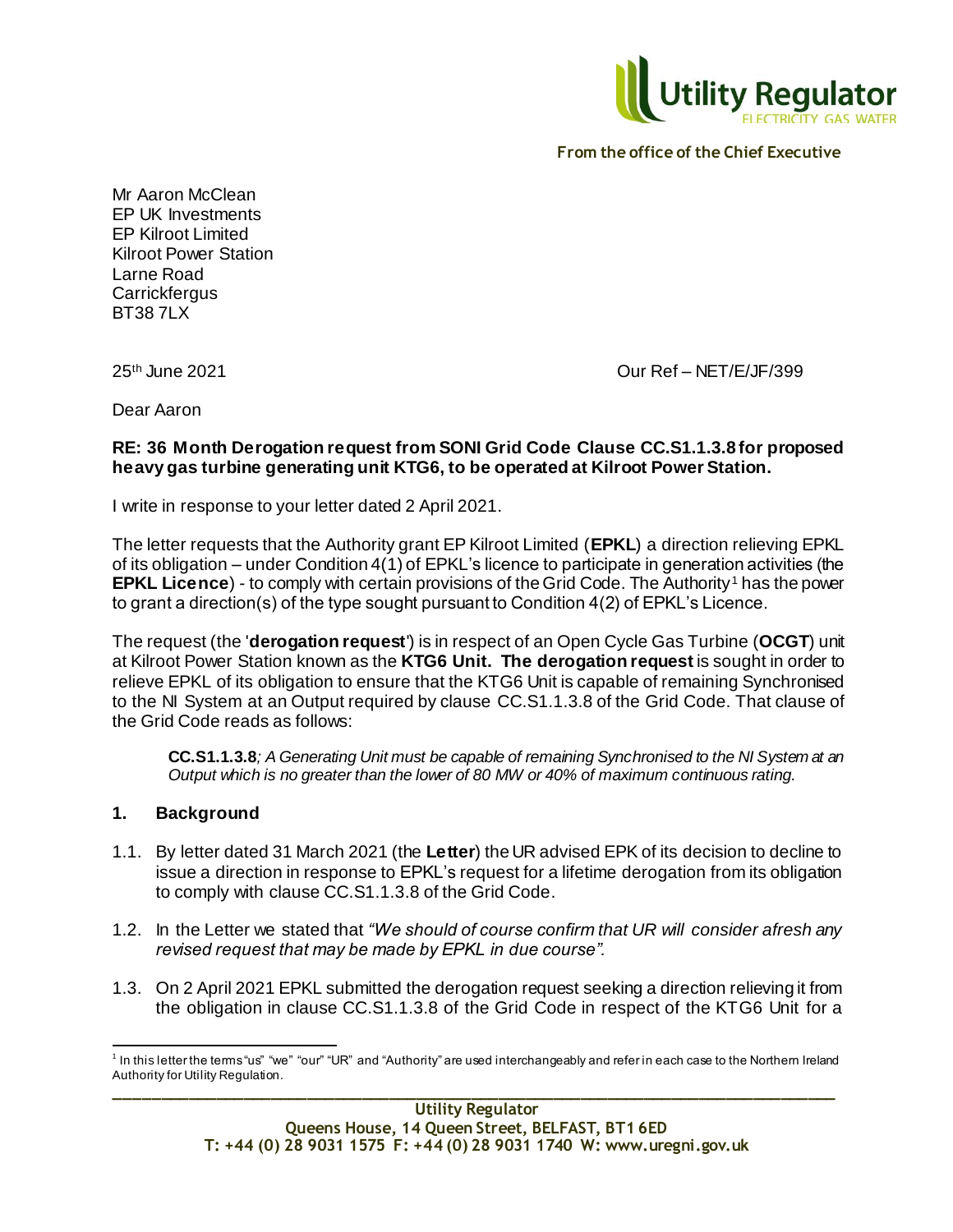

period of 36 months, commencing from the date and time the unit reaches commercial operation (anticipated to be Q1 2023).

## **2. The Derogation Request – April 2021**

- 2.1. The KTG6 Unit will be a 350MW gross output OCGT operating as peaking generation in the Integrated Single Electricity Market (**ISEM**).
- 2.2. Clause CC.S1.1.3.8 of the Grid Code requires generating units to have a minimum generation of 80MW or 40% of their registered capacity, whichever is the lower, while remaining synchronised to the NI System.
- 2.3. The KTG6 Unit will have a 350MW registered capacity<sup>2</sup> . EPKL asserts that it will not (in the short term at least) be capable of remaining synchronised to the NI System at an Output of 140 MW (i.e. 40% of the registered capacity), so as to meet the requirements of Clause CC.S1.1.3.8 of the Grid Code.<sup>3</sup>
- 2.4. In making the derogation request, EPKL –

l

- (a) Confirms that it has, over the past 12 months, explored the heavy duty gas turbine equipment market and held discussions with various Original Equipment Manufacturers (**OEMs**).
- (b) Confirms that it has recently completed a tendering package through the Official Journal of the European Union for heavy duty gas turbines and selected the Siemens SGt5-4000F as the most appropriate technology for the KTG6 Unit.
- (c) Refers to the Clean Energy Package (**CEP**) requirement for gas turbines to have a minimum thermal efficiency and notes that this requirement limits the number of OEMs and technology choices available to EPKL for selection for the KTG6 Unit.
- *(d)* Confirms that it has *"concluded that maintaining a stable generation level below 147MW (42% of registered capacity) will not be possible whilst also remaining compliant with the requirements of the Industrial Emissions Directive (IED) and, in particular, the LCP BAT Reference Document (LCP BRef) for CO2 Emissions."*
- (e) Proposes that the Grid Code minimum generation requirement for the KTG6 Unit should be that "*KTG6 must be capable of remaining synchronised to the NI System at an output equal to or greater that 147MW".*

<sup>&</sup>lt;sup>2</sup> The term "registered capacity" is analogous to the term "maximum continuous rating" in the provisions of Clause CC.S1.1.3.8 of the Grid Code.

<sup>&</sup>lt;sup>3</sup> UR understands and proceeds upon the basis that because the KTG6 Unit 6 cannot remain synchronised at 140MW it therefore follows that it cannot remain synchronised at the lower level of 80MW.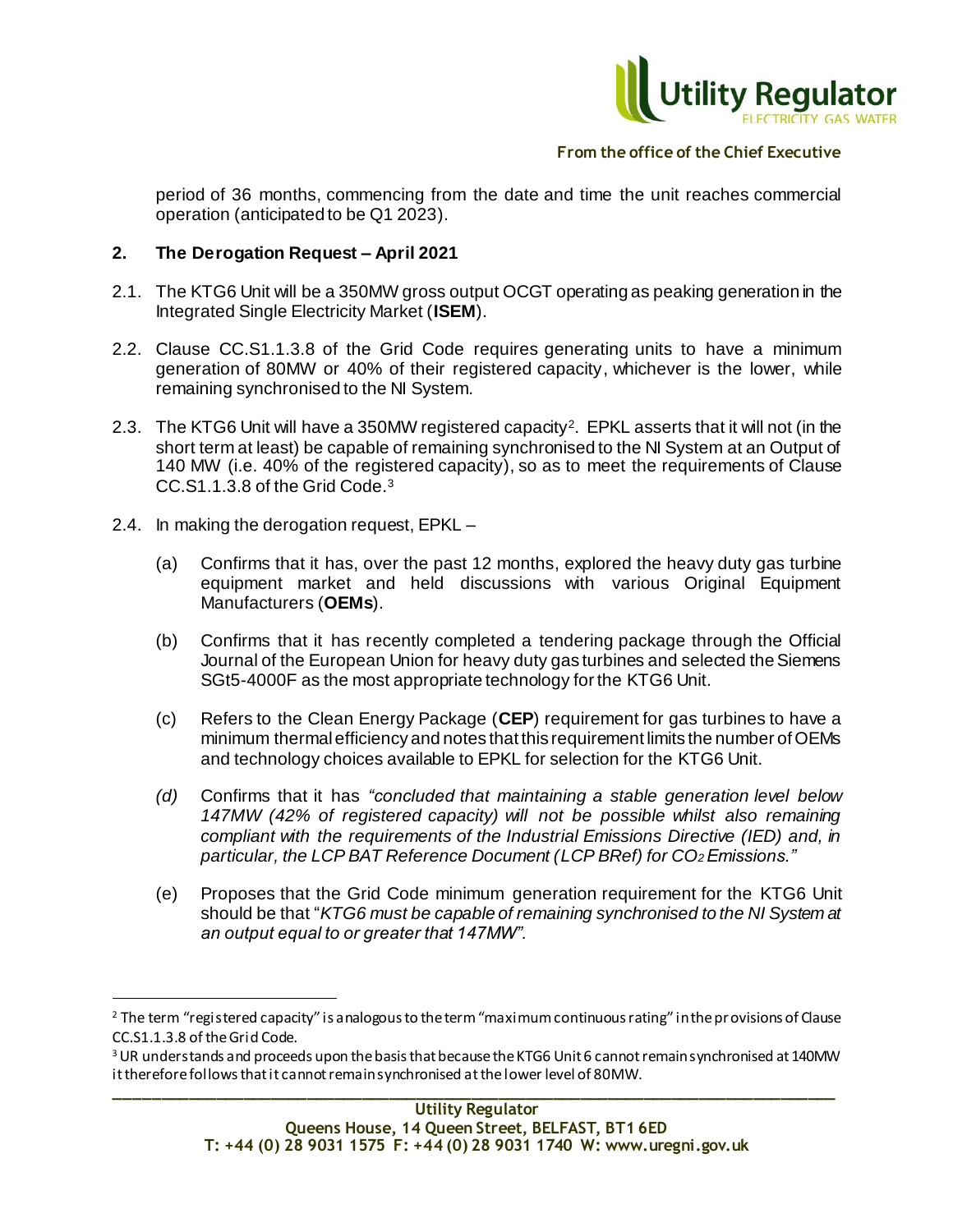

2.5. EPKL note, for the avoidance of doubt, that KTG6 will be capable of remaining synchronised to the NI system at circa 42% of its registered capacity, while also remaining emissions compliant.

### **3. EPKL Responses**

- 3.1. As noted above, EPKL previously submitted a request for a lifetime derogation from clause CC.S1.1.3.8 of the Grid Code which was not acceded to by UR.
- 3.2. In now requesting to be relieved of the relevant Grid Code obligation for a period of 36 months, EPKL responds to the Letter and provides additional information (including supporting documentation) as follows –
	- (a) EPKL has considered alternative options/actions available to meet the minimum generation requirement in reference to CC.S1.1.3.8 and also remaining compliant with Environmental Permit efficiency and emission limits as well as CEP CO2 limits.
	- (b) EPKL has concluded that there are no alternative options / actions possible due to the inherent design capabilities of heavy duty gas turbines of the output required for KTG6. It refers to the earlier correspondence submitted to the UR as supporting this conclusion.
	- (c) The KTG6 Unit has a capacity contract to provide security of supply by 1<sup>st</sup> October 2023 and it represents the best available dispatchable technology to meet the needs of the electricity market today and going forward.
	- (d) EPKL has concluded at this stage of the project that there are no known steps that EPKL can take during or after build to achieve compliance. However once the plant is commissioned, EPKL will as a matter of course, where practical, explore options for lowering the level of minimum generation as and when solutions become available.
	- (e) EPKL notes, during the initial months and years of operation, EPKL will be able to monitor the actual unit emissions under a range of environmental and operating conditions. Should it become evident, that under certain conditions, the declared minimum generation can be reduced whilst still achieving environmental compliance, EPKL will update their Technical Offer Data accordingly.
	- (f) EPKL has planned engagement with the OEM under a parts & service agreement. Should the OEM develop future upgrades that have the potential to reduce minimum generation, EPKL will evaluate their application to the units.

#### **4. NIE Networks' Response**

4.1. NIE Networks responded to the derogation request on 15 April 2021. In its response NIE Networks set out the following –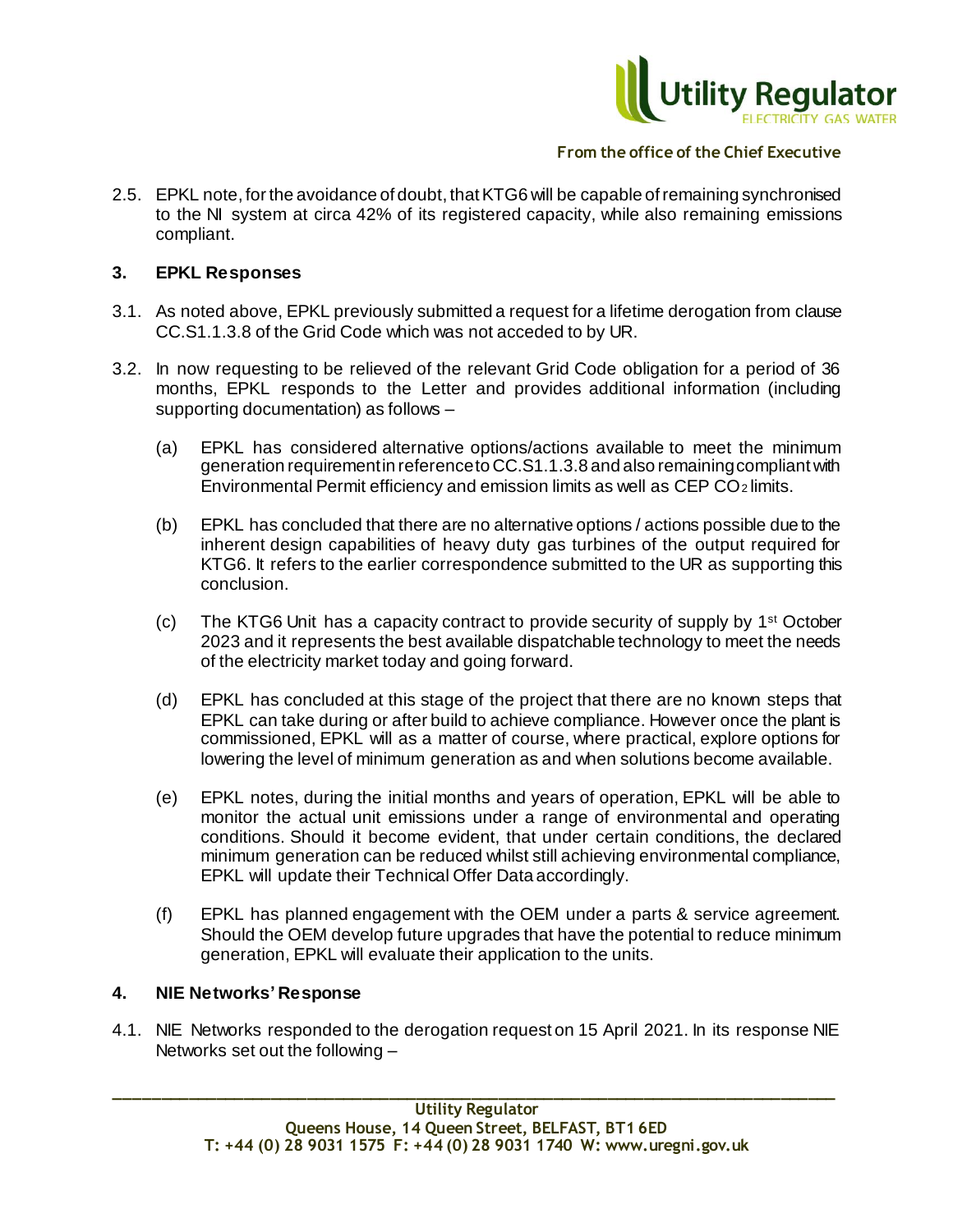

- (a) As the derogation requested relates to the minimum generation level at Kilroot Power Station, then this is primarily an issue for SONI to comment on.
- (b) This derogation relates to the minimum generation output at which KTG6 can remain synchronised to the NI system. The DS3 program has worked with existing conventional Power Stations to, where possible, reduce the minimum generation level at which their plant can remain synchronised to the NI system.
- (c) This has allowed the TSOs to create additional headroom to increase the dispatch levels of non-synchronous generation whilst respecting the system security requirement of a minimum number of conventional generating units connected. Careful consideration should be given to how this derogation may impact on the future dispatch of non-synchronous generation.

### **5. SONI's Response**

- 5.1. SONI responded to the derogation request on 7 April 2021. In its response SONI set out the following –
	- (a) In conclusion SONI is satisfied that if a temporary derogation is proposed, it will still be able to operate the transmission system in a safe, secure and reliable manner; however the flexibility should be provided to SONI to monitor compliance in areas within our control.
- 5.2. SONI also provided the following analysis in their response
	- (a) As stated in previous correspondence, SONI does not support life time derogations and would caution against this in a changing portfolio where the decarbonisation of the energy system is now most pertinent in a climate change emergency. There is precedent in Northern Ireland of generators moving from permanent to temporary derogations. The energy transition demands a more flexible approach from plant and future market developments will no doubt incentivise this flexibility further building on current DS3 market. Therefore SONI would be more comfortable supporting a shorter temporary derogation that gives the flexibility and adaptability SONI require in monitoring the operational performance over the period of the temporary derogation.
	- (b) At the time of procurement of the new plant at Kilroot, the requirement in Grid Code existed and therefore SONI would expect compliance to existing Grid Code clauses to be taken into consideration.
	- (c) The energy transition still favours and will continue to favour the maximisation of renewables against heavy baseload machines which are reliant on fossil fuels and SONI would not support any perverse incentives that would cause compliant generator units to be dispatched down or displaced by non-compliant machines.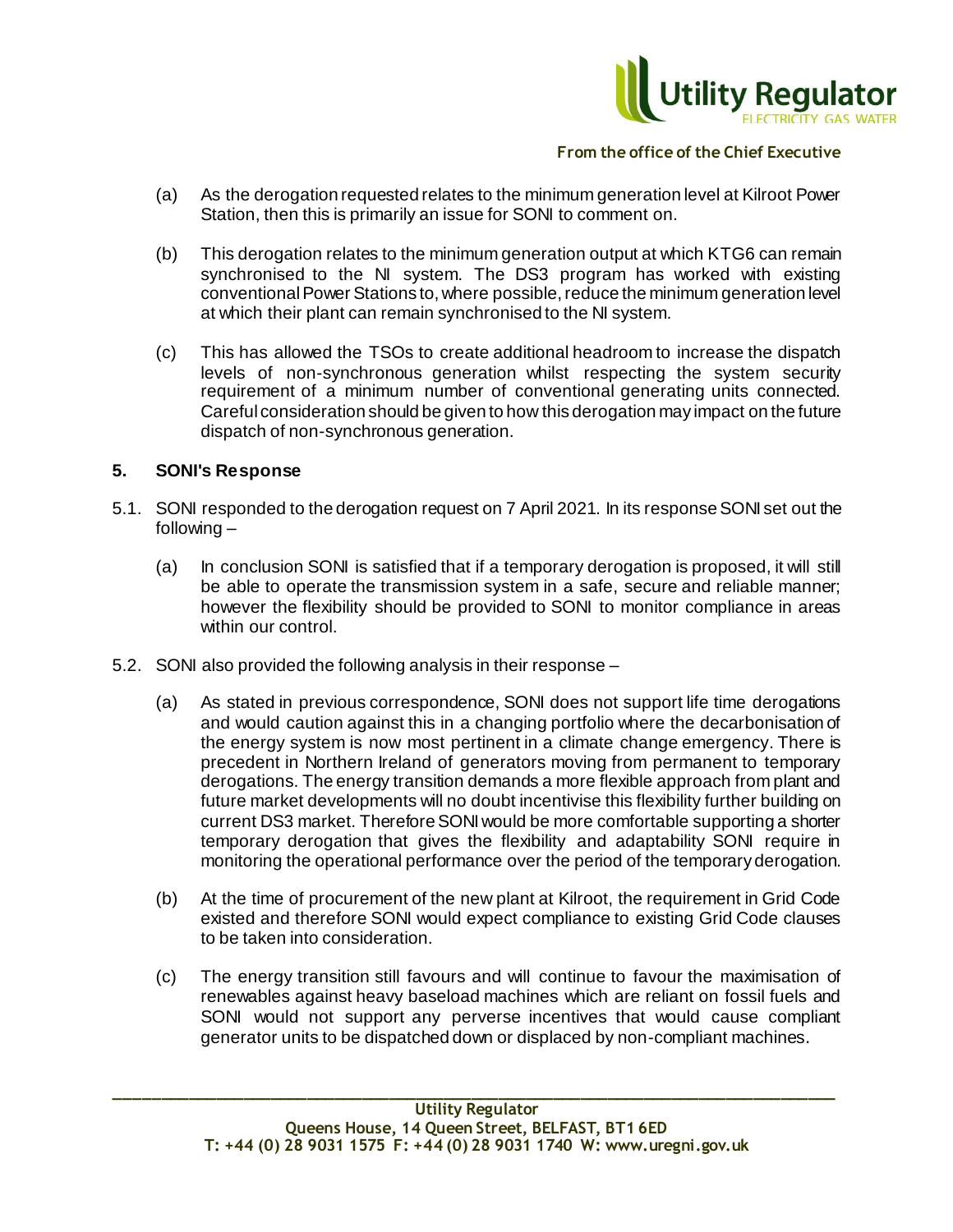

- (d) There are Generator Performance Incentives applying through the 'Other System Charges' mechanism that counteract the non-compliance to Min Gen across the all island system. It is noted that currently on the NI System that there are other generators operating under temporary derogations in relation to this technical requirement in the Grid Code.
- (e) Notwithstanding the above, the proposed OCGT units at Kilroot are referred to as 'peaking' units and are unlikely to be running all of the time. Instead they will be dispatched in times of tight margins or impending amber alerts on the NI System, when levels of PPM and wind generation will be lower. In general, a higher min gen level does adversely affect renewables if the units are running at times of high wind e.g. SONI's System Services procurement currently provides a financial incentive for market participants to lower min gen levels.
- (f) From a legislative perspective SONI notes that the Industrial Emissions Directive (**IED**), the latest Best Available Technique Reference documents (**BREFs**) and the recently introduced Clean Energy Package place restrictions on the type of heavy duty gas turbines that can be installed and how they can be operated. Therefore, while not directly in SONI's remit to monitor emissions, statutory limits must be respected.
- (g) Peaking plants in a high RES-E power system are important for Security of Supply at times of system stress for example on low wind days, when power park modules are unavailable or under N-1, N-G conditions. Although SONI has not yet seen commercial offer data for these units this has been shown in 'Tomorrows Energy Scenario' studies. While SONI previously had a *"must run"* constraint for the large units at Kilroot, this has not been in place of a number of years.
- (h) The role of 'backup' or energy transition gas plants, will be critical to ensuring system adequacy and reliability as we migrate to a 70% RES-E target and beyond; therefore while there are certainly questions on a lifetime derogation, a temporary derogation is a more realistic, sensible and prudent option as TSO to support.
- (i) As stated above, with larger amounts of renewables required to meet at least 70% RES-E target for 2030, greater amounts of flexible generation will be required to ensure that targets can be achieved whilst maintaining security of supply. This is a key factor in SONI's assessment.
- (j) The min gen of the Kilroot OCGT machines should be considered in the context of the wider NI generation portfolio. When examined through this lens, they could be seen as not conflicting with decarbonisation, instead they would be expected to respond to backing off of renewable generation output, or following extreme contingency events on the system; meaning the OCGT model can be utilised in a short period of time thus minimising constraints. However without commercial and technical offer data available to SONI at this stage, it is difficult to assess how plant will be operated.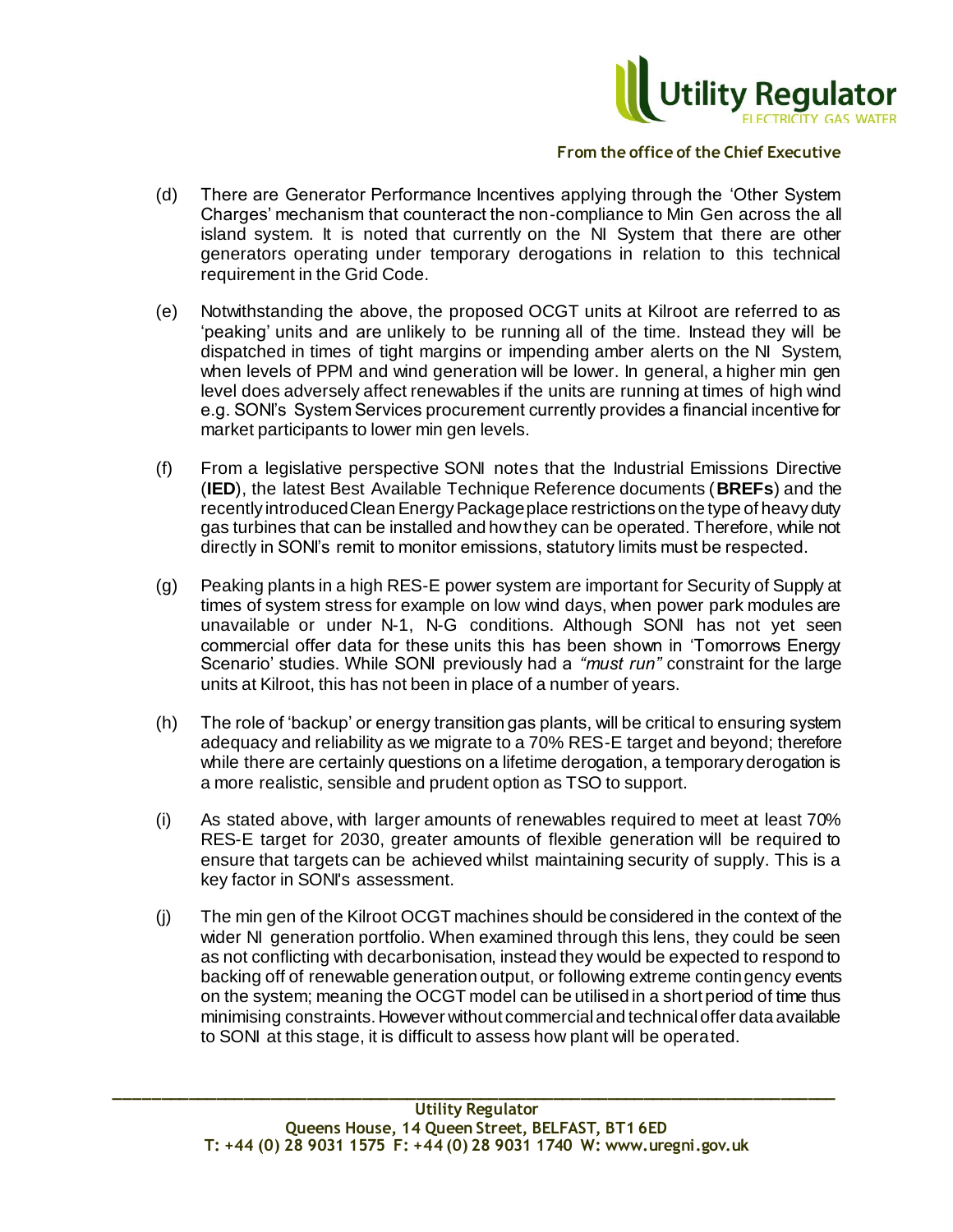

- (k) Further, while there is work ongoing to develop future markets that will attract flexible plant which contributes to a seamless energy transition, the derogation request also needs to be considered in the context of a potential reduction in the future constraint rules, where SONI would intend to reduce the requirement of 3 sets down to 2 in NI once the second North South Interconnector is available in 2025 [current estimate].
- (l) SONI must meet its key licence obligation of security of supply while actively facilitating the energy transition. It would be open to working with a temporary derogation based on the points in its assessment. This would give some time to develop the knowledge and understanding of managing a system in transition while not comprising the decarbonisation of the system for future generations.

### **6. The Authority's Decision**

- 6.1. We have considered the information provided by EPKL, SONI and NIE Networks and all other relevant factors relating to the derogation request, including our published 2017 Guidance on derogations<sup>4</sup> and our principal objective and general statutory duties as set out in Article 12 of the Energy (NI) Order 2003.
- 6.2. Having considered these matters Utility Regulator is satisfied that the derogation request is, for the reasons offered by EPKL and supported by both SONI and NIE Networks, justified. It has, therefore, decided to grant the derogation request by giving a direction in exercise of its power under Condition 4(2) of the Licence.
- 6.3. The direction:

j

- (a) is set out in the Annex to this letter;
- (b) relieves EPKL of its obligation to comply with clauses CC.S1.1.3.8, of the SONI Grid Code in relation to the KTG6 Unit at Kilroot Power Station to the extent specified in the direction; and
- (c) shall cease to apply on and from the date which is 36 months from the date that SONI and EPKL enter into a Generation Transmission Use of System (**GTUoS**) Agreement in respect of the KTG6 Unit (or such earlier date as the Utility Regulator may determine).
- 6.4. This derogation will allow SONI increased flexibility for more efficient and economical operation of the Northern Ireland System and provide system security as well as potential to reduce curtailment of renewables. The derogation time period will also provide sufficient

<sup>4</sup> <https://www.uregni.gov.uk/sites/uregni/files/media-files/Decision%20Paper%20on%20Derogations%20-%20February%202017.pdf>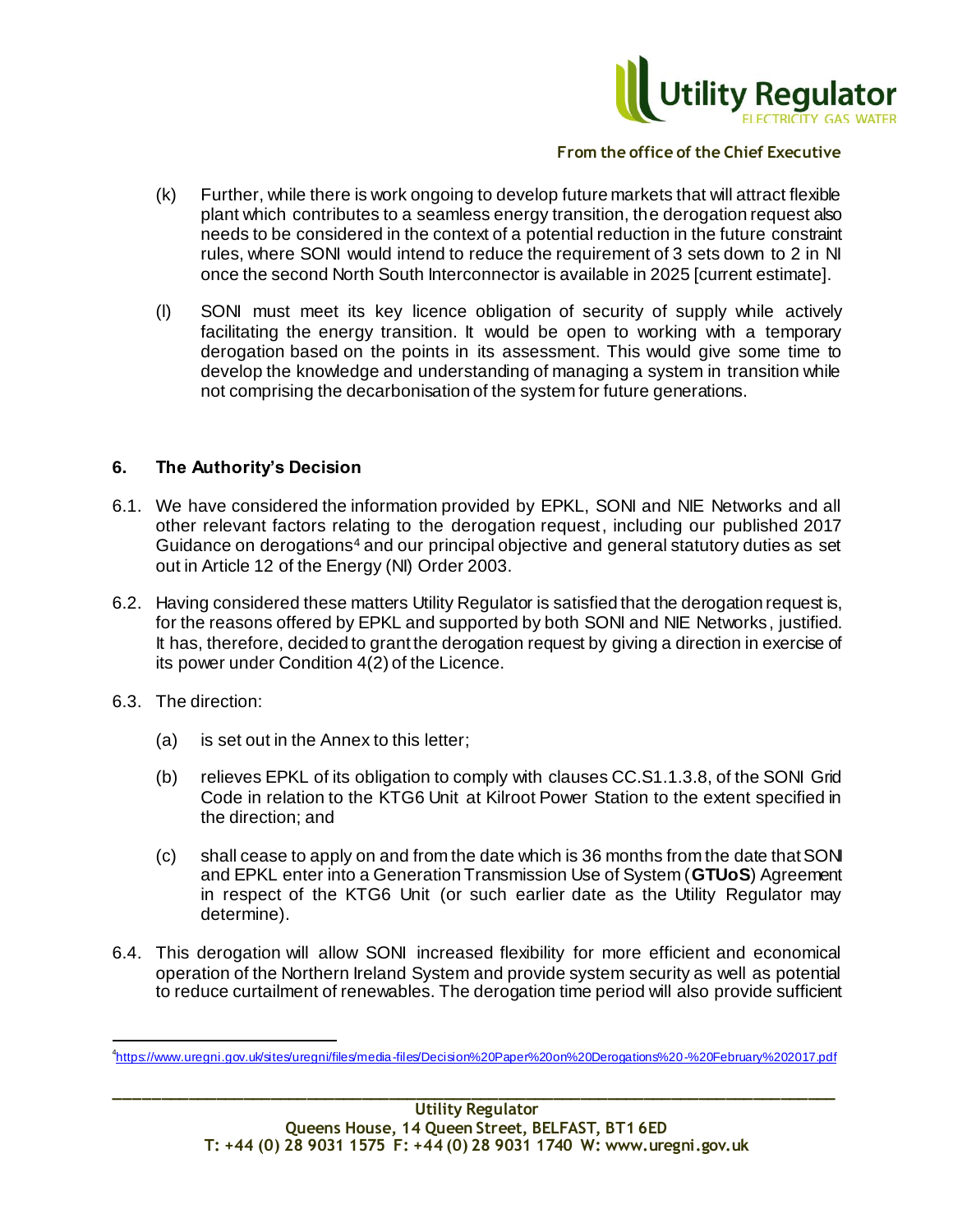

time for research and analysis to take place around the minimum generation requirements in Grid Code and to fully understand the capabilities of the proposed generating unit.

- 6.5. The direction applies to EPKL in respect of the operation of the KTG6 Unit. It is non transferrable. This means that should another entity operate the KTG6 Unit in future that entity would (should it wish to operate the KTG6 Unit otherwise than in full compliance with all of the provisions of the Grid Code) that entity will need to apply for a direction to be given under and in accordance with the electricity generation licence held by it.
- 6.6. The direction shall cease to apply should the KTG6 Unit be de-commissioned or replaced.
- 6.7. The direction shall be entered and maintained in the Electronic Register.

F. Church

**John French CEO**

**Duly authorised for and on behalf of the Northern Ireland Authority for Utility Regulation**

**CC: SONI Limited**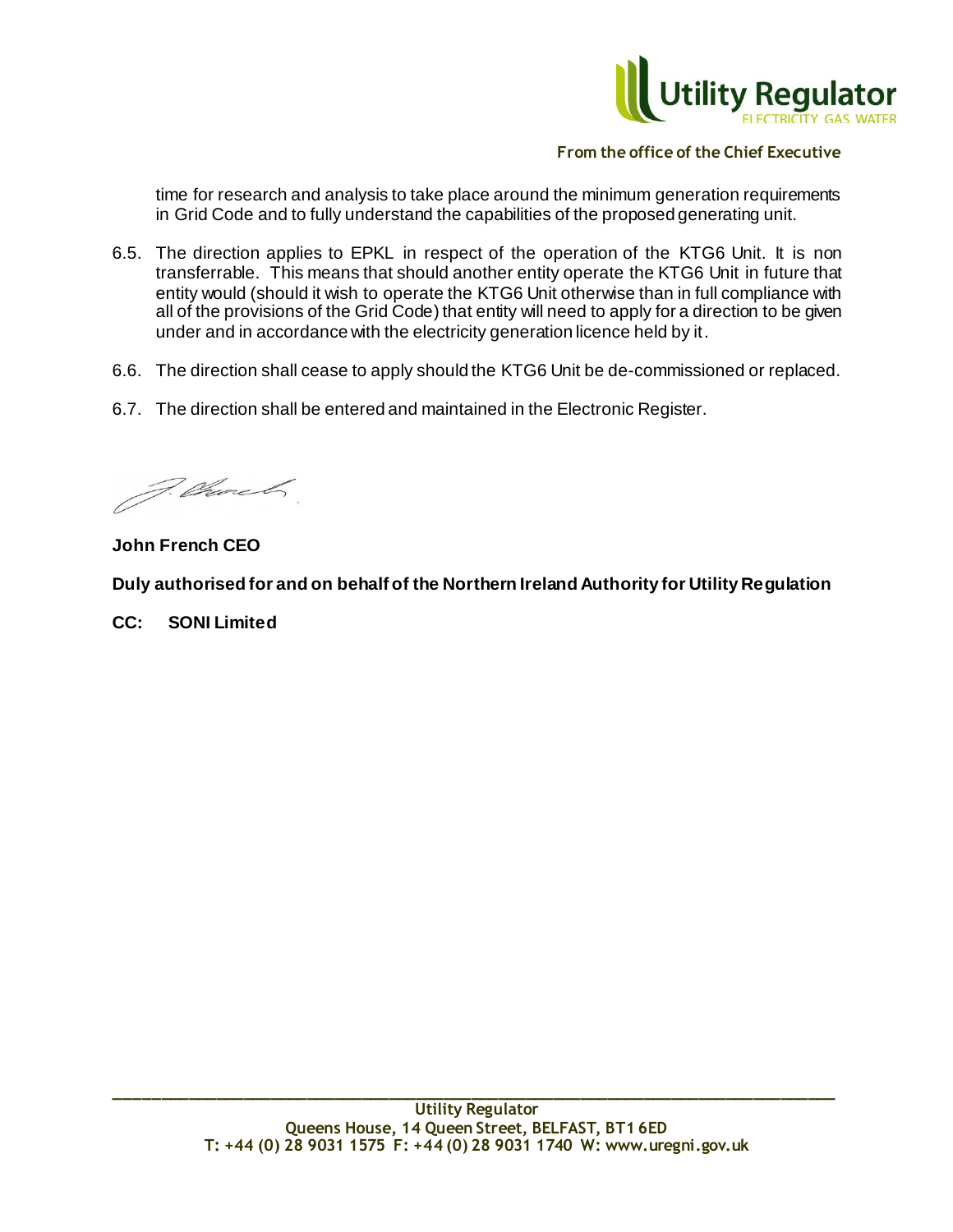

## **ANNEX**

# **DIRECTION UNDER CONDITION 4(2) OF THE ELECTRICITY GENERATION LICENCE HELD BY EP KILROOT LIMITED**

### **TO: EP Kilroot Limited**

#### **Whereas:**

- (A) EP Kilroot Limited (**EPKL**) holds an electricity generation licence granted (or treated as granted) under Article 10(1)(a) of the Electricity (Northern Ireland) Order 1992 (the **Order**) on 9 August 2002 (the **Licence**).
- (B) EPKL (the **Licensee**) is authorised by the Licence to generate electricity for the purpose of giving a supply to any premises or enabling a supply to be so given.
- (C) The Grid Code is required to be prepared by SONI Limited (**SONI**) under Condition 16 of the electricity transmission licence granted to SONI under Article 10(1)(b) of the Order. The Grid Code is required to be approved Northern Ireland Authority for Utility Regulation (the **Authority**) and the currently applicable Grid Code is dated 14 February 2020.
- (D) The Licensee is required, under and in accordance with Condition 4(1) of the Licence, to comply with the provisions of the Grid Code insofar as applicable to it.
- (E) Condition 4(2) of the Licence provides that the Authority may, following consultation with the Transmission System Operator (namely SONI) and the Transmission Owner (namely Northern Ireland Electricity Networks Limited – **NIE Networks**), issue direction(s) relieving the Licensee of its obligations under Condition 4(1) of the Licence in respect of such parts of the Grid Code and to such extent as may be specified in those directions.
- (F) On 2 April 2021, the Licensee submitted a request that the Authority relieve the Licensee of its (licence) obligation to comply with Clause CC.S1.1.3.8 of the SONI Grid Code (**the derogation request**) to the extent specified in the derogation request and relating to its operation of an Open Cycle Gas Turbine (**OCGT**) unit at Kilroot Power Station (the **KTG6 Unit**).
- (H) The Authority has consulted with SONI (the **TSO**) and NIE Networks (as the **Transmission Owner**).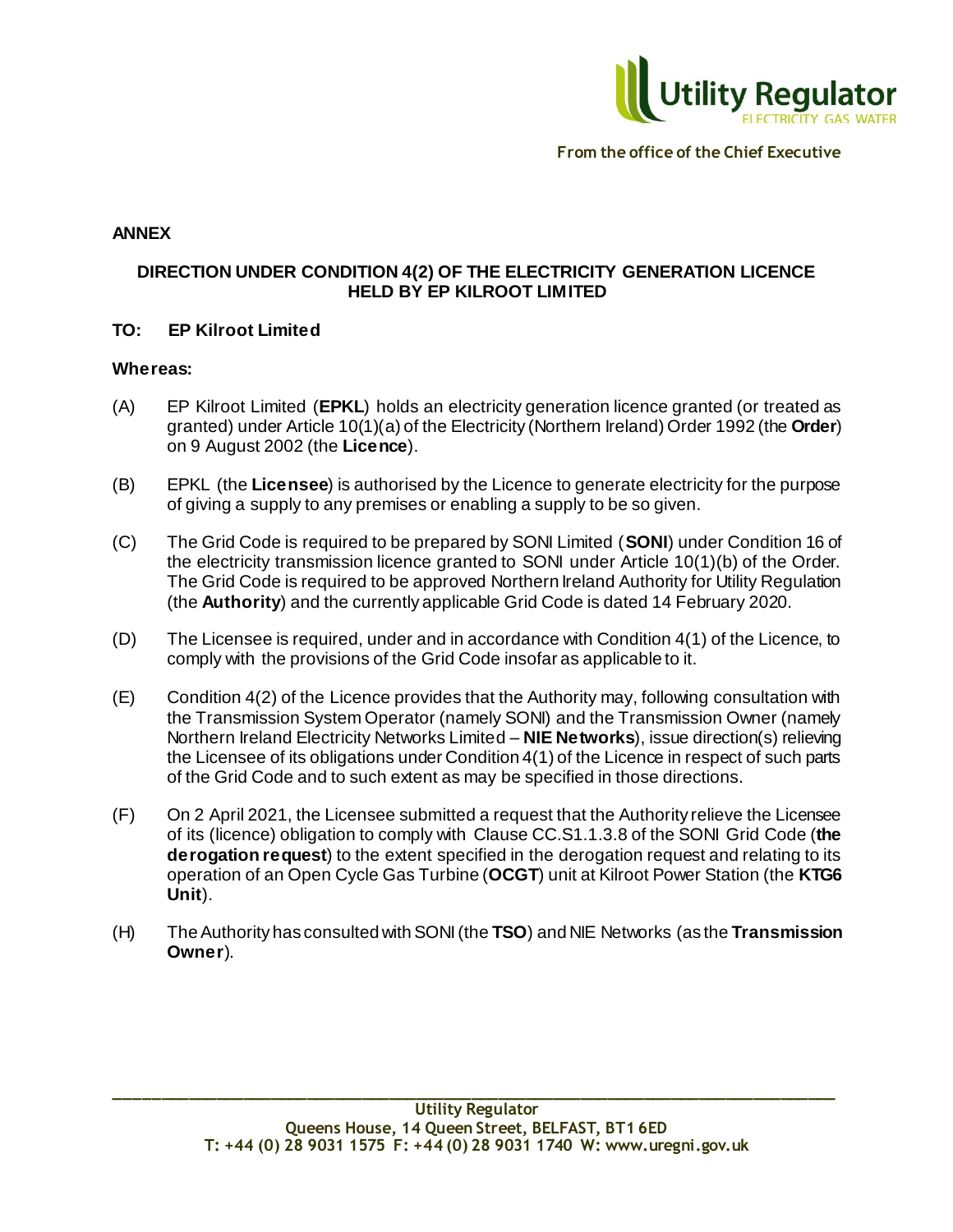

### **The Authority now gives the following direction:**

- 1. Subject to compliance with the conditions set out in paragraph 2 below, the Licensee shall, for the period –
	- (a) commencing on and form the date of this direction; and
	- (b) ending on and from the date which is 36 months from the date that SONI and EPKL enter into a Generation Transmission Use of System (**GTUoS**) Agreement or such earlier date as the Authority may determine,

(the '*relevant period'*), be relieved of its obligation to comply with Clause CC.S1.1.3.8 of the Grid Code (as in effect on the date of this direction) in respect of the KTG6 Unit.

- 2. The relief granted by paragraph 1 above is subject to the following conditions
	- (a) The KTG6 Unit must be capable of remaining Synchronised to the NI System at an Output which is at or no greater than 147MW in OCGT mode.
	- (b) During the relevant period, the Licensee procures relevant and appropriate testing and research for the purposes of assessing whether and when it can reduce the minimum generation level such that the KTG6 Unit can be capable of remaining Synchronised to the NI System at an Output which is set out in CC.S1.1.3.8 as in effect at the date of this direction.
	- (c) The Licensee shall appoint (as soon as reasonably practicable) any one or more independent expert and/or consultant for the purposes of –
		- (i) undertaking the testing and research referred to in paragraph (b) above; and
		- (ii) the testing being confirmed by an independent witness.
	- (d) The Licensee shall
		- (i) notify the Authority and SONI of all testing schedules prior to testing;
		- (ii) submit all test results to the Authority and SONI within one month of the completion of the tests;
		- (iii) in periods of unit testing and of dispatch, monitor and record emission levels throughout the operating range of output volumes;
		- (iv) provide emission monitoring records/reports to the Authority and SONI on a yearly basis in respect of such unit testing and dispatch. For this purpose a year